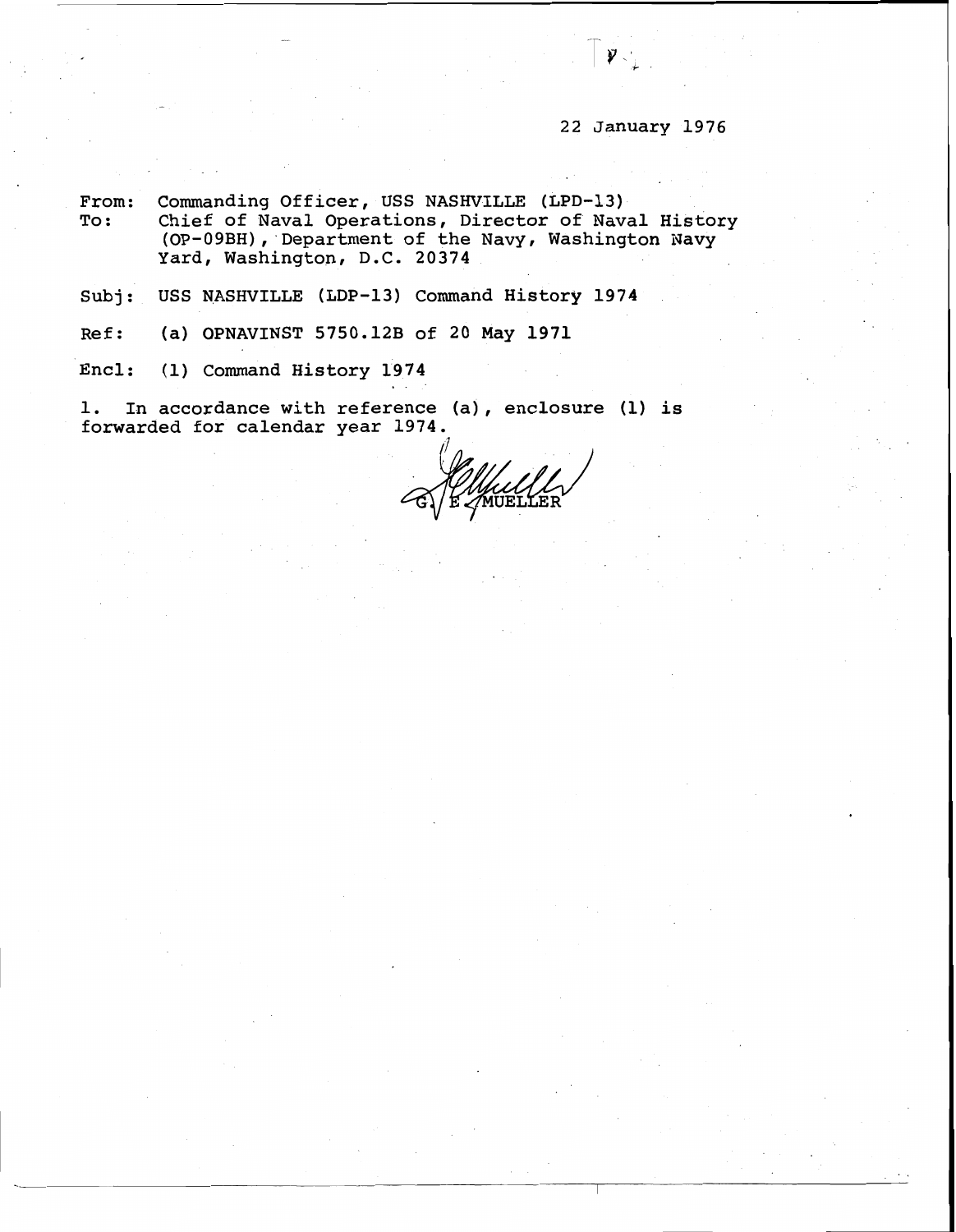**1. Command Organization** 

**a. The USS NASHVILLE (LPD-13) remained in Amphibious Squadron SIX, commanded by Captain George W. Farris, USN, and served as flagship during 1974.** 

**b. The Commanding Officer of the USS NASHVILLE from 1 January 1974 through 31 December 1974 was Captain George A. Church, USN.** 

**Virginia** 

**2. Summary of Operations** 

**a. Chronology.** 

**1-14 January Inport Norfolk, Virginia** 

**14- 17 January Ammunition Anchorage, Norfolk** 

**17 January-24 June Norfolk Naval Shipyard, Norfolk Virginia** 

**24-26 June** 

**26 June-1 July** 

**1-3 July** 

**3-15 July** 

**15 July-2 August** 

**2-4 August** 

**4-16 August** 

**16-18 August** 

**18 August-9 September** 

**9-13 September** 

**13-16 September** 

**16-17 September** 

**Ammunition Anchorage, Norfolk, Virginia** 

**Inport, Norfolk, Virginia** 

**Virginia Capes Operations area,**  Norfolk, Virgina

**Inport Norfolk, Virginia** 

**Guantanomo Bay, Cuba** 

**Port Au Prince, Haiti** 

**Guantanomo Bay, Cuba** 

**Underway to Little Creek Amphib Base, Norfolk, Virginia** 

**Inport, Little Creek, Virginia** 

**Amphibious Training exercises, Virginia Capes area** 

**Inport, Little Creek, Virginia** 

**Ammunition Anchorage, Norfolk**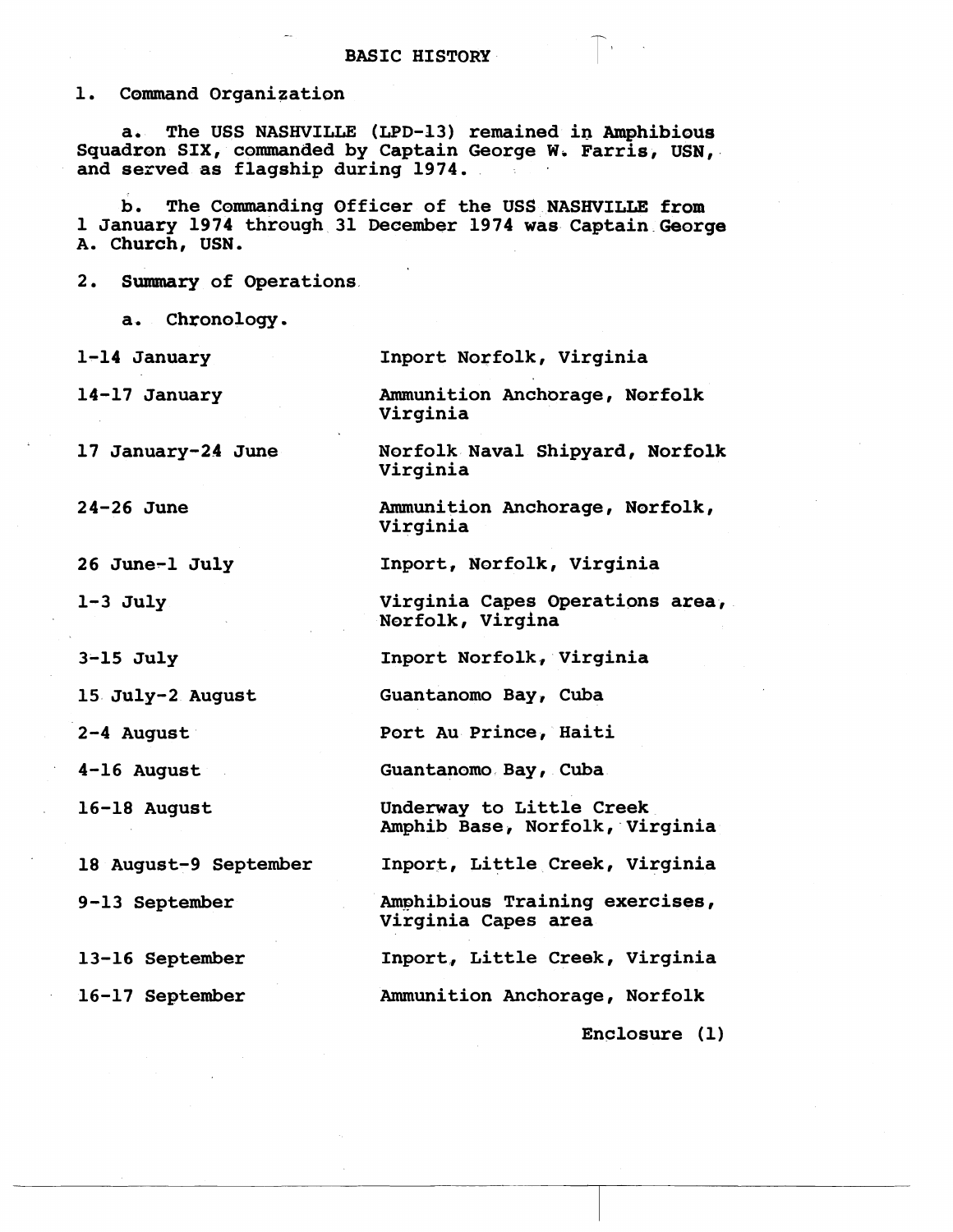| 17 September            | Underway for Onslow Beach,<br>North Carolina                              |
|-------------------------|---------------------------------------------------------------------------|
| 17-19 September         | Onslow Beach operations.<br>area, North Carolina                          |
| 19 September            | Underway for Little Creek,<br>Virginia                                    |
| 20 September-15 October | Inport Little Creek Amphib Base,<br>Norfolk, Virginia                     |
| 15 October              | Underway to Virginia Capes area,<br>Norfolk, Virginia. Anchored same day. |
| 16 October              | Underway to Cranny Island,<br>Virginia; Moored Cranny Island same<br>day. |
| 17 October              | Underway to Virginia Capes;<br>anchored there same day.                   |
| 18 October              | Underway for Little Creek,<br>Virginia; Moored at Quaywall same<br>day.   |
| 18-21 October           | Inport, Little Creek, Virginia                                            |
| 21-22 October           | Anchored Norfolk, Virginia                                                |
| 22-25 October           | Underway in Virginia Capes<br>Mine Exercise area                          |
| 25 October-18 November  | Inport Norfolk, Virginia                                                  |
| 18 November             | Underway for Charleston, South<br>Carolina                                |
| 19 November             | Anchored Charleston, South<br>Carolina                                    |
| 20-24 November          | Underway in Charleston, South<br>Carolina operations area                 |
| 24-26 November          | Anchored at Charleston, South<br>Carolina                                 |
| 26-27 November          | Underway to Little Creek, Virginia                                        |
| 27 November-31 December | Inport Litt4e Creek Amphibious<br>Base, Norfolk, Virginia                 |
|                         | $\mathbf{2}$<br>Enclosure (1)                                             |

 $\sim$   $\uparrow$  .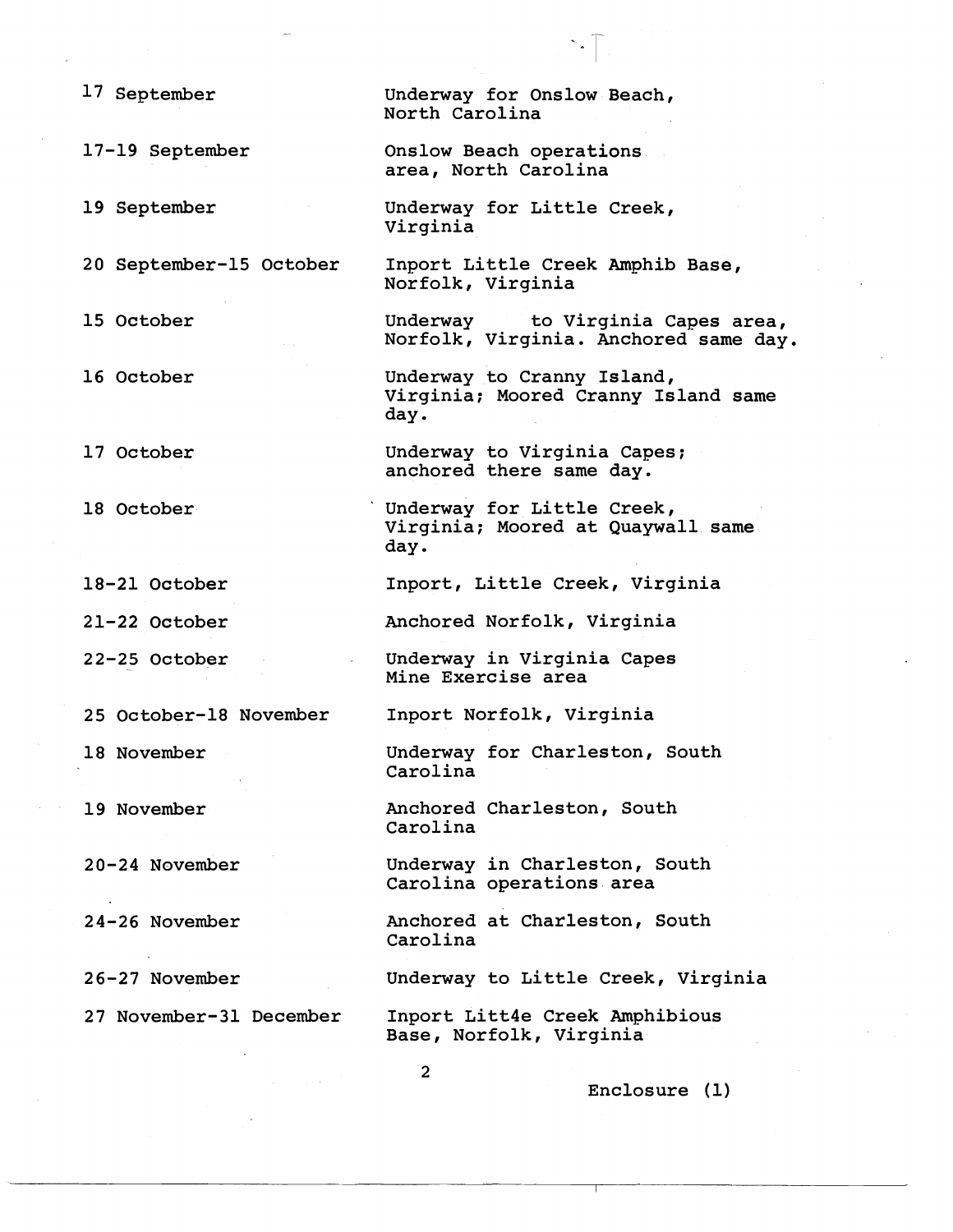## b. Narrative.

for Hampton Roads Ammo Anchorage W-4 and off-loading all stores and ammunition in preparation for an overhaul and upkeep period The USS NASHVILLE (LPD-13) began 1974 by getting underway in Norfolk Naval Shipyard at Portsmouth, Virginia. The move up the Elizabeth River on 17 January 1974 commenced a five month regular overhaul period. This was NASHVILLE'S first overhaul since commissioning in February, 1970 and it was devoted to repairing all equipments that had experienced problems beyond the ship's force to repair, the installation of new equipments or alterations that would improve the ship's capability to perform its mission, or were habitability or environmental improvements. Some of the major repairs included work on the main engines and boilers and associated generators and equipment; repair of cargo elevators, pallet conveyors and other cargo handling equipment; cleaning and represerving fuel, water, and ballast tanks and complete cleaning, calibration and overhaul of electronic equipments. Some of the habitability improvements were complete renewal of the mess decks and serving areas including installation of fireproof paneling on all bulkheads, a new blue and white terrazzo deck, and a complete new scullery with stainless steel bulkheads and overheads. Twelve inch by forty-two inch lockers were installed in all berthing compartments as well as privacy curtains. Washrooms were renovated with the installation of counter-top wash basins, mirrors, new shower stalls and paneled bulkheads. The laundry was modernized with the installation of new equipment and the library and galleys also. The largest ship alteration was a major environmental improvement, the installation of sewage holding tanks which would enable the ship to transit coastal and inland waters without polluting them with raw sewage. The total repair and alterations bill was nearly ten million dollars.

After a year of waiting and planning, a group of about seventy-five persons, including the wives of some of the men, made the long journey by bus on 29 March 1974 from Norfolk to Nashville, Tennessee and enjoyed one of the most interesting weekends they had spent in many years which included a day long tour of the city and a trip to "OPRYLAND" and the GRAND OLE OPRY.

NASHVILLE spent 12 and 13 June engaged in Sea Trials. Returning to Norfolk Naval Shipyard she made a final departure on 24 June, where she spent another day in Sea Trials before returning to Ammo Anchorage to onload ammunition. Spending a week inport, NASHVILLE pulled out again to spend three days in the VaCapes Op Area to test her four dual mount 3"-50 caliber guns, swing ship for magnetic compass adjustment, calibrate electronic equipment, run Damage Control drills, and various other evolutions in preparation for Refresher Training at Guantanamo Bay, Cuba.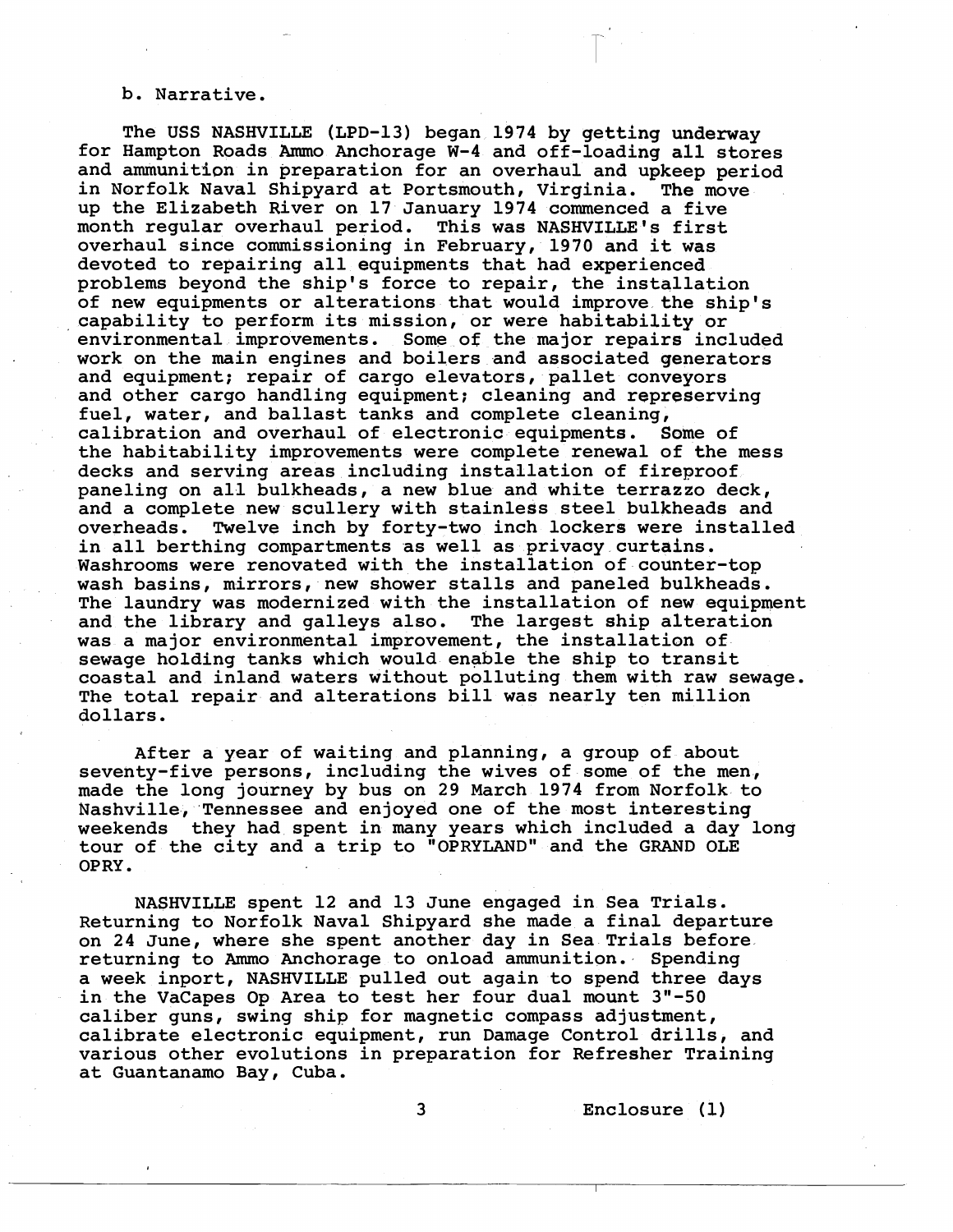After two more weeks in port, the officers and men bid farewell to their families and were on their way to the Naval Station Guantanamo Bay, Cuba. The preparations for Refresher Training in Guantanamo Bay had been intense and arduous in all respects. The men knew that under the expert guidance and direction of the Navy's most complete Underway Training Group, they would learn the correct way to man General Quarters Stations, fight the ship and control all types of casualties such as fire, flooding, collision, etc.

NASHVILLE arrived at Guantanamo Bay the morning of 20 July<br>and after three days of arrival conferences, briefings on trianing and evolutions to be expected, commenced Refresher Training with General Quarters drills and complicated Piloting and Damage Control drills. NASHVILLE took brief respite by pulling into Port-au-Prince, Haiti for several days of liberty. For the next two days the officers and men took advantage of this opportunity enjoying the native food and fruit, and generally relaxing. When time came to leave, NASHVILLE was prepared for further training, and returned to Cuba for 2 more weeks. Finally, on the 16th of August, with many a hearty farewell from the instructors and observers involved in Refresher Trianing, NASHVILLE steamed out from Guantanamo Bay. Playing her theme song, "Nashville Cats", she Curned East around Cuba and sailed North toward Chesapeake Bay, secure in the knowledge that she was now a tightly knit unit and prepared for any mission assigned.

In late August NASHVILLE was honored to hold the COMPHIBLANT change of command ceremony in which VADM Adamson relieved VADM Vannoy. Many prestigious Navy and civilian guests were present and the men."qf the NASHVILLE were proud that their ship was the on chosen to host the festivities.

In early September NASHVILLE pulled out of Little Creek Naval Amphibious Base and anchored near Chesapeake Bay Bridge Tunnel. Four days were spent at anchor to further expand her newly acquired skills. Two days later NASHVILLE departed Norfolk, Va. for Onslow Beach, North Carolina for two days of LVT operations. During this period NASHVILLE conducted Amphibious Refresher Training. The men worked long and arduous hours each day for over two weeks to relearn the necessary skills of boat handling, launching and recovering LVT's and other landing craft, helo operations, and directing the ship to shore movement of the landing craft. The return to Little Creek commenced three weeks of general upkeep and the always appreciated liberty.

In early October NASHVILLE rejoined the fleet and began a series of inspections designed to point out any problem areas which existed. NASHVILLE did very well on all of her many inspections during 1974.